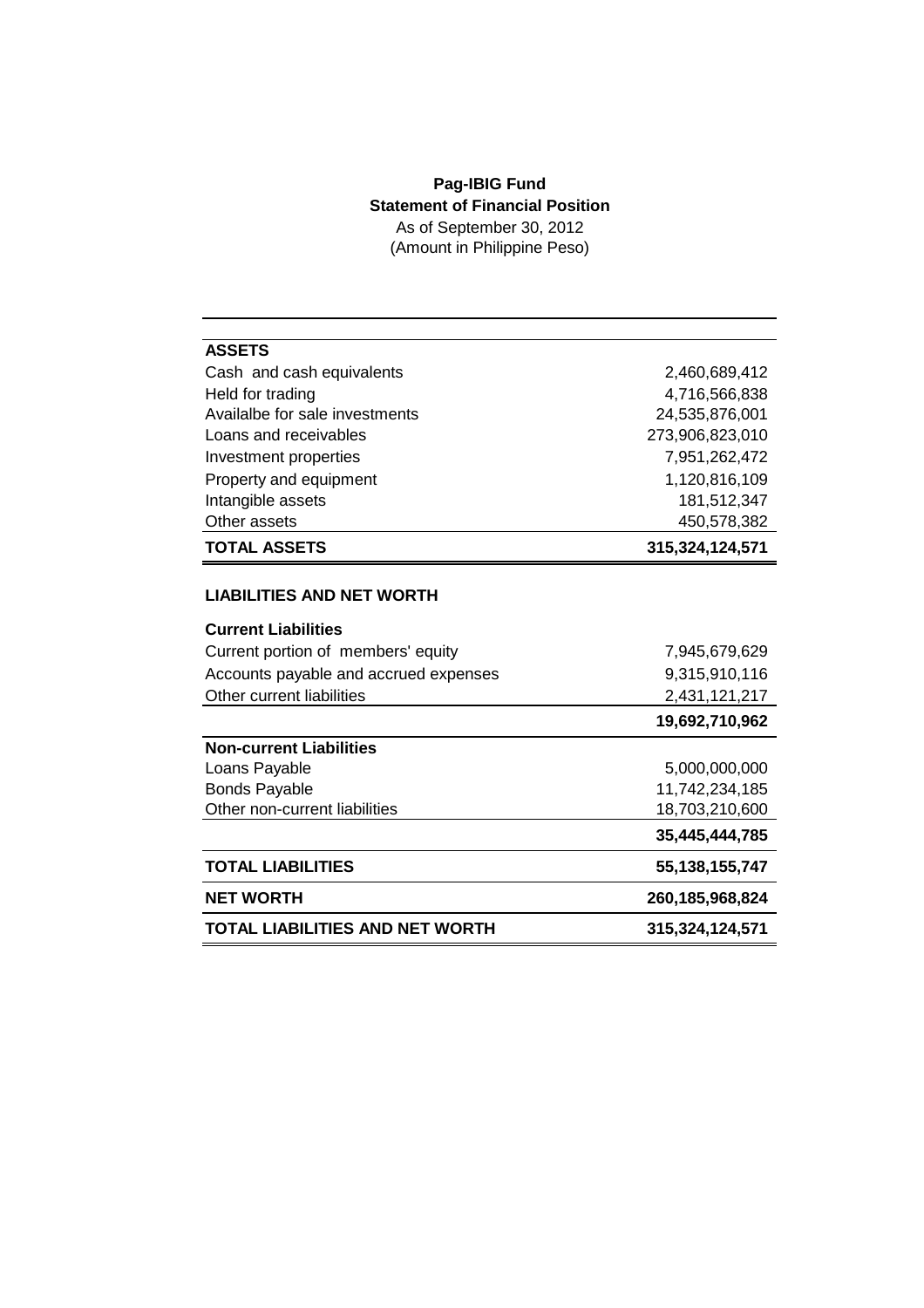## **Pag-IBIG Fund Statement of Comprehensive Income**

For the Period Ended September 30, 2012 (Amounts in Philippine Peso)

| <b>INTEREST INCOME</b>                             |                |
|----------------------------------------------------|----------------|
| Loans and receivables                              | 15,861,867,113 |
| Trading and investment securities                  | 1,453,735,362  |
| Deposits with banks and others                     | 114,992,630    |
|                                                    | 17,430,595,105 |
| <b>INTEREST EXPENSE</b>                            |                |
| Loans payable                                      | 229,243,586    |
| Bonds payable                                      | 546,333,667    |
|                                                    | 775,577,253    |
| <b>NET INTEREST INCOME</b>                         | 16,655,017,852 |
| <b>OTHER INCOME</b>                                |                |
| Service fees                                       | 1,335,769,732  |
| Trading and investment securities gains - net      | 44,481,474     |
| Miscellaneous                                      | 303,272,645    |
|                                                    | 1,683,523,851  |
| <b>TOTAL OPERATING INCOME</b>                      | 18,338,541,703 |
| <b>OTHER EXPENSES</b>                              |                |
| Provision for impairment and other losses          | 4,211,440,468  |
| Compensation and fringe benefits                   | 2,058,261,156  |
| Foreign exchange loss                              | 184,183,960    |
| Occupancy and equipment-related costs              | 358,048,827    |
| Foreclosure and acquired asset management costs    | 108,826,913    |
| Depreciation and amortization                      | 180,478,756    |
| <b>Miscellaneous</b>                               | 1,180,149,794  |
| <b>TOTAL OPERATING EXPENSES</b>                    | 8,281,389,874  |
| <b>COMPREHENSIVE INCOME</b>                        | 10,057,151,829 |
| <b>OTHER COMPREHENSIVE INCOME GAIN/(LOSS)</b>      |                |
| Available-for-sale-investments - equity securities | 5,038,497      |
| <b>TOTAL COMPREHENSIVE INCOME</b>                  | 10,062,190,326 |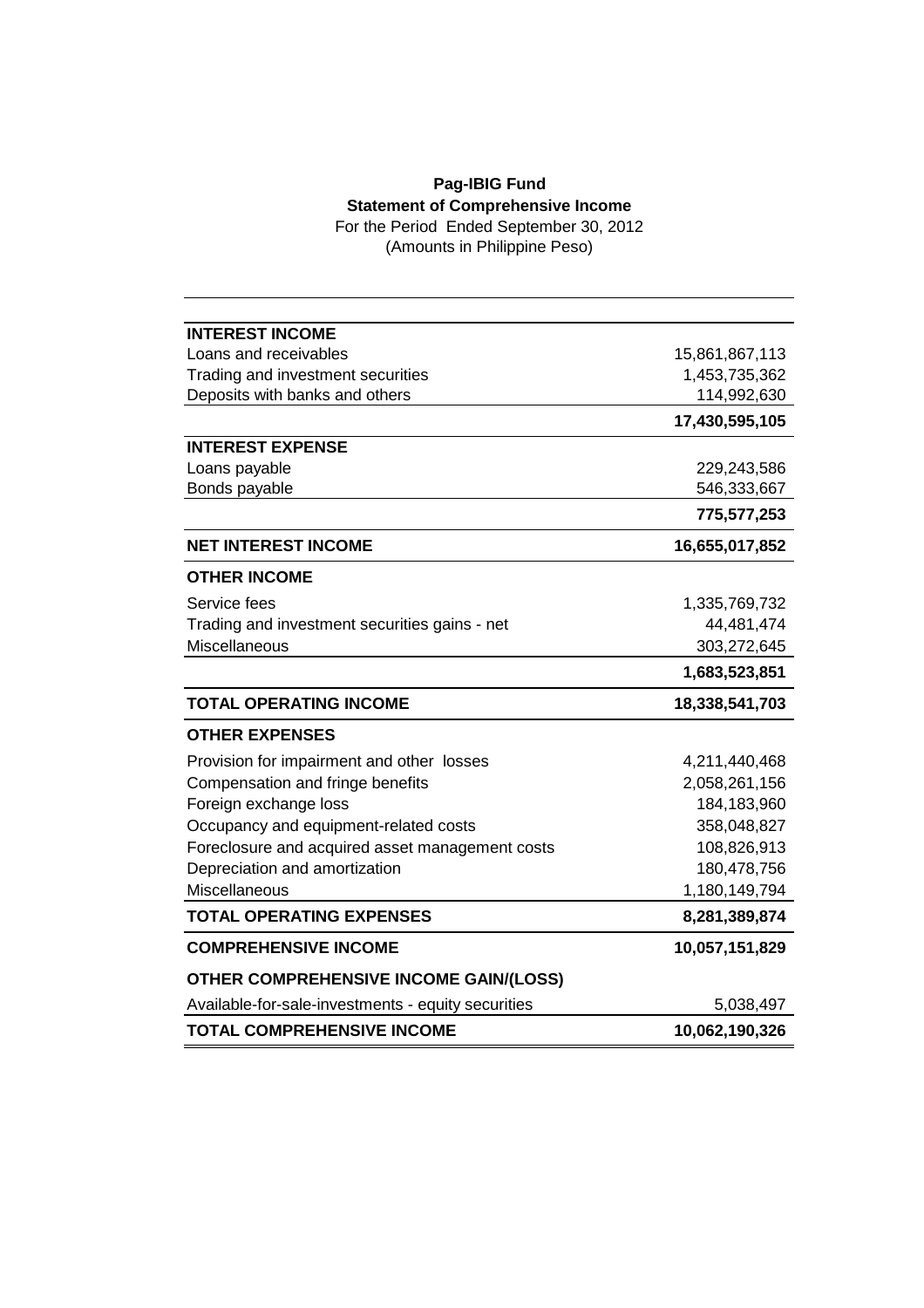## **Pag-IBIG FundStatement of Changes in Net Worth**<br>For the Period Ended September 30, 2012<br>(Amount in Philippine Peso)

|                                                     | <b>Members' Equity</b> | Reserve for<br><b>Losses</b> | <b>Donated</b><br><b>Surplus</b> | <b>Retained Earnings</b> | <b>Total Net Worth</b> |
|-----------------------------------------------------|------------------------|------------------------------|----------------------------------|--------------------------|------------------------|
| January 1, 2012                                     | 207,682,571,141        | 161,579,085                  | 250.890                          | 33,281,325,381           | 241,125,726,497        |
| <b>Collections of Members' Contribution</b>         | 18,029,229,829         |                              |                                  |                          | 18,029,229,829         |
| <b>Dividends</b>                                    | 8,491,052,930          | $\overline{\phantom{0}}$     | $\blacksquare$                   | (8,491,052,930)          |                        |
| Comprehensive income                                |                        |                              |                                  | 10,062,190,326           | 10,062,190,326         |
| Net movement of HFC/Unclaimed savings/correction of |                        |                              |                                  |                          |                        |
| prior years' errors                                 |                        | 1.618.812                    |                                  | (12, 285)                | 1,606,527              |
| Provident claims                                    | (9,032,784,355)        |                              |                                  |                          | (9,032,784,355)        |
| <b>September 30, 2012</b>                           | 225,170,069,545        | 163.197.897                  | 250.890                          | 34,852,450,492           | 260, 185, 968, 824     |